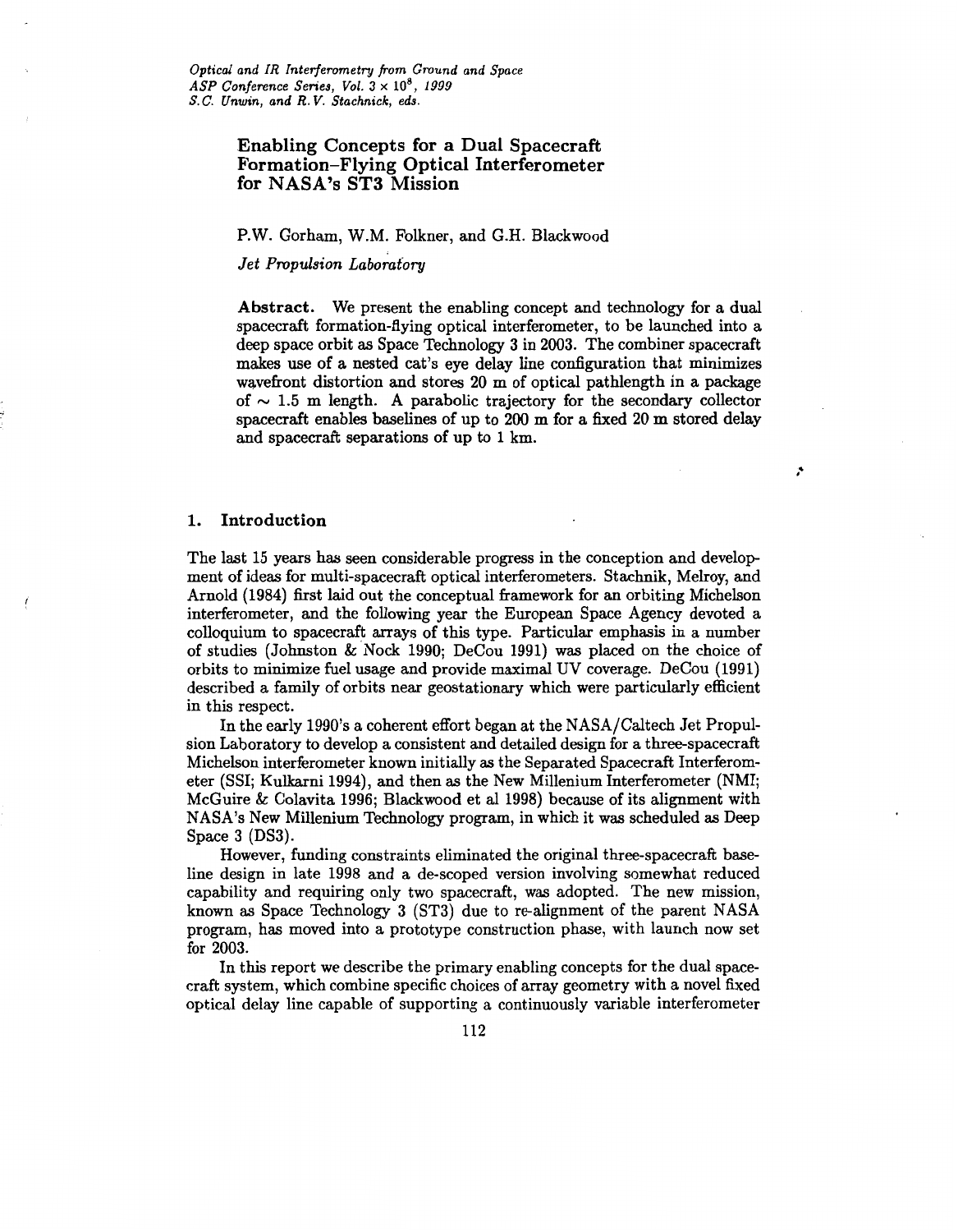<span id="page-1-0"></span>

Figure **1.** Original 2-spacecraft geometry (Folkner **1996).** Note different x and y *scales.* 

baseline from **40** to **200** m. The next section describes the choice of geometry, followed by a section describing the overall optical layout, and the fixed delay line. **A** related paper in this volume (Lay et al.) describes in detail the operation of the interferometer system.

### **2. Observing Geometry**

i

### **2.1. Original dual-spacecraft concept**

Before the initial three-spacecraft configuration for **DS3** was adopted as the working design, a variety of different configurations were considered which gave various levels of technology demonstration with respect to a formation-flying multiple spacecraft interferometer. One of these proposed early configurations was in fact a dual-spacecraft system (Folkner **1996).** The basic geometry of this configuration is shown in Figure **1.** Here the collector spacecraft (which acts simply as a moving relay mirror) travels along a parabolic trajectory with the combiner spacecraft at the focus of the parabola, which we choose as the origin in this plot. The combiner spacecraft then carries a fixed optical delay line which compensates for the additional pathlength that the collector spacecraft produces. This is indicated schematically by showing the fixed delay line as if it

*f*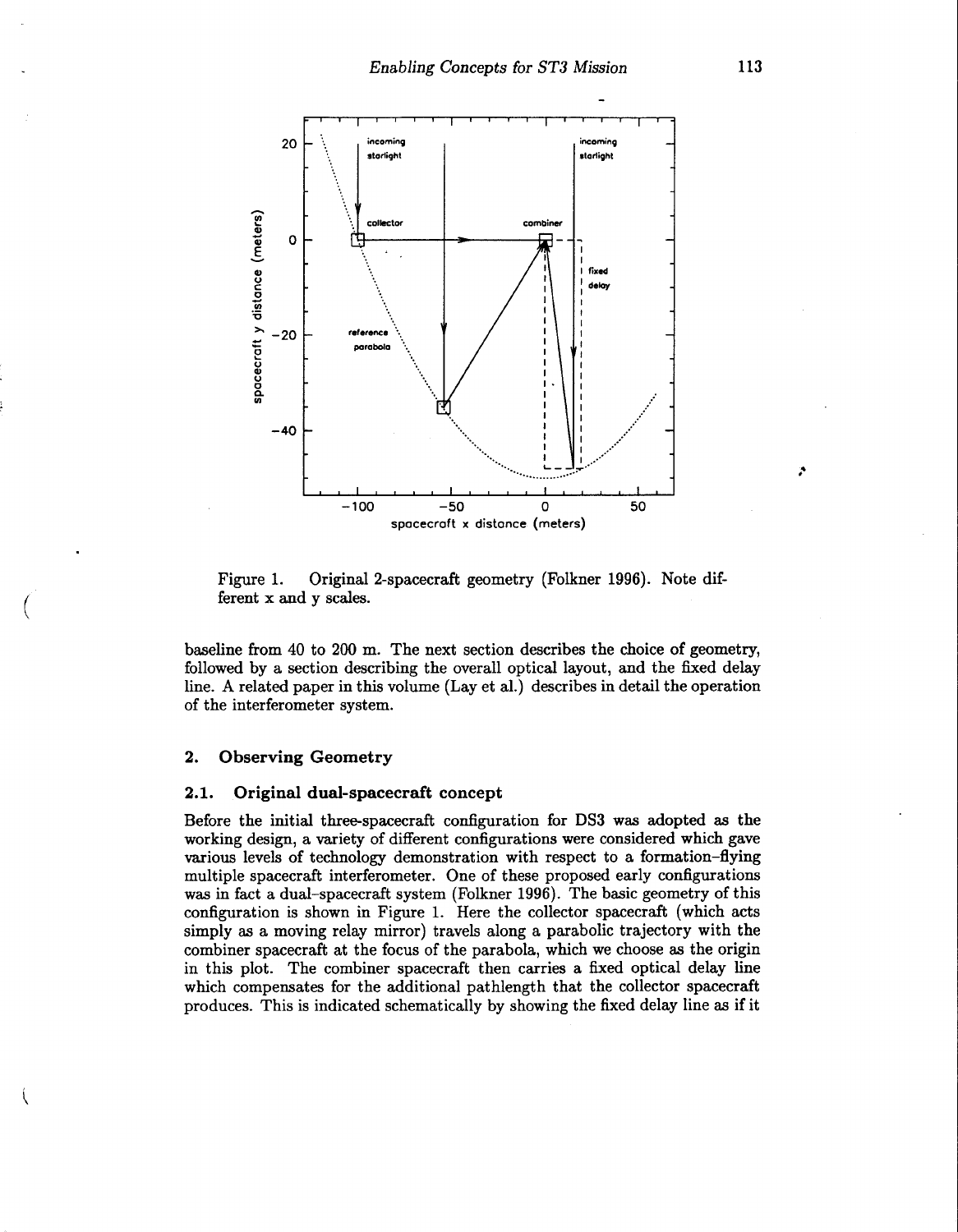<span id="page-2-0"></span>

Figure **2.** Geometry adopted for ST3, using opper portion of reference parabolic trajectory. Note differing **x** and y *scales.* 

were reflecting off another relay **mirror** at the surface of the reference parabola, thus ensuring equal delay in the two **arms** of the interferometer.

For the pictured geometry, the collector spacecraft position  $(x, y)$  must satisfy:

$$
\sqrt{B^2 + y^2} = \tau + y \tag{1}
$$

A

where  $x$  coordinate is defined as the projected baseline  $B$ , and the total fixed delay carried by the combiner spacecraft is  $\tau$ . In the case of [Fig. 1](#page-1-0) the y-position of the collector spacecraft was always negative with respect to the combiner for simplicity in the relay optics. Equation **(1)** then determines the required collector spacecraft position for a given projected baseline

$$
y = \frac{B^2}{2\tau} \left[ 1 - \frac{\tau^2}{B^2} \right] \ . \tag{2}
$$

For the configuration of Fig. 1, the fixed delay is  $\tau = 100$  m, and the maximum baseline (at  $y = 0$ ) is then also 100 m.

The difficulty with this approach is the requirement that the combiner spacecraft must carry a **100** m fixed delay line in a very compact configuration, of order **1-2** m in overall length. This amount of delay is not easily achievable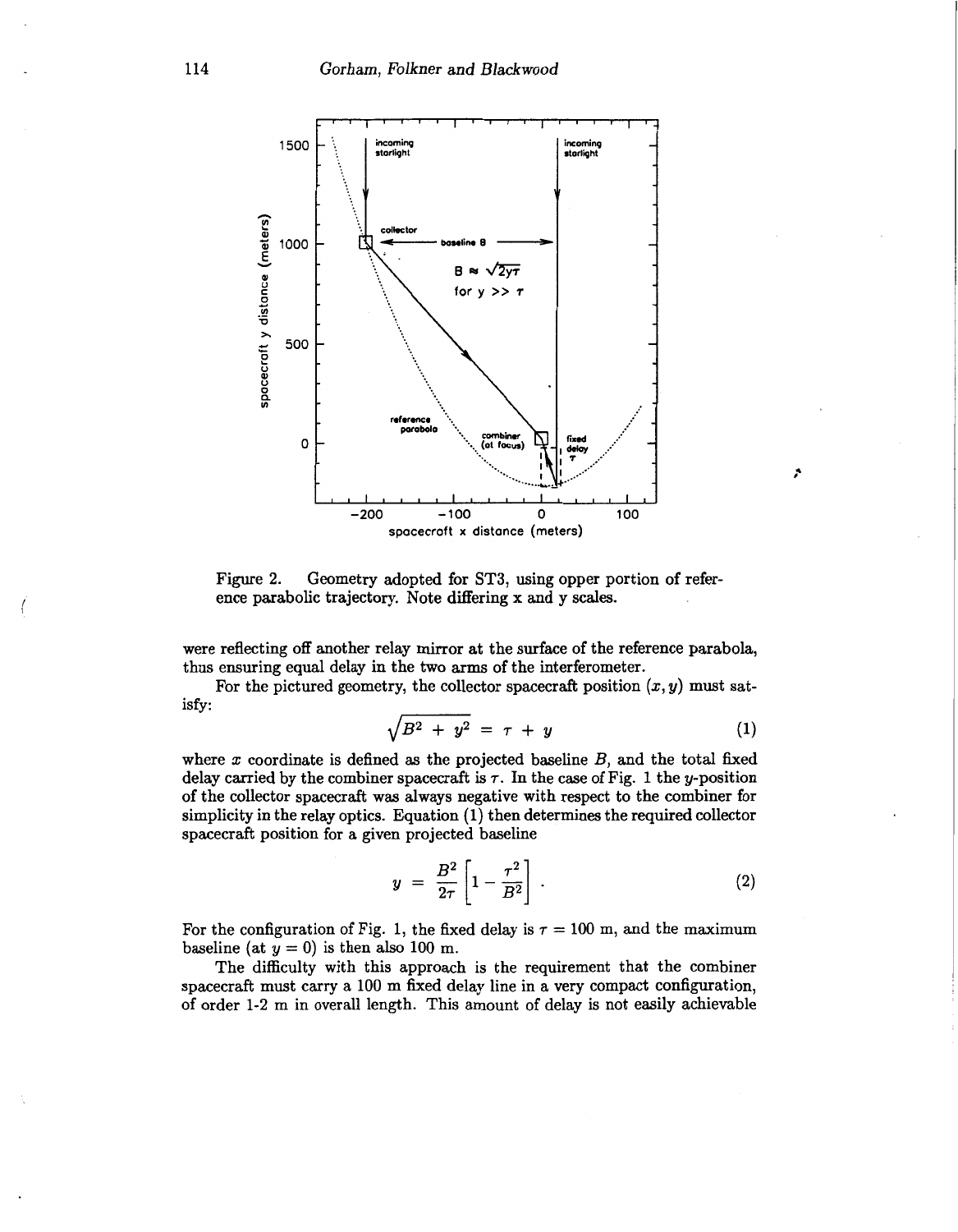in a broad-band system **(450-1000** nm) as was planned for **DS3.** Approaches involving  $\sim$  50 reflections between opposing spherical or flat mirrors typically produce too much wavefront distortion, absorption, and scattering losses to be useful for a white light interferometer. Alternatives such as the use of optical fiber also do not afford the broadband single-mode operation required for a delay line.

## **2.2. Modified approach**

[Figure](#page-2-0) **2** shows a modified approach to the two spacecraft system in which a much shorter fixed delay line can be utilized. Here the spacecraft configuration entails a collector spacecraft position which moves along the reference parabola *above* the combiner spacecraft with respect to the source direction. Referring to equation (2) above,  $y = 0$  when  $B = \tau$ . When *B* exceeds the fixed delay  $\tau$ , the collector spacecraft *y*-value then becomes positive. For  $B \geq \tau$ ,

$$
y \approx \frac{B^2}{2\tau} \, ; \tag{3}
$$

thus the interspacecraft distance  $D = \sqrt{y^2 + B^2}$  grows quadratically with base-<br>line.  $\mathbf{line}$ .  $\mathbf{\hat{z}}$ 

For the de-scoped NASA mission ST3, preliminary design considerations indicated that a fixed delay line of  $\sim$  20 m stored delay was achievable within the constraints of spacecraft size and instrument visibility budget. In a later section we provide details of the fixed delay line design. Using  $\tau = 20$  m, and the additional constraint of  $D < 1$  km imposed by formation-flying requirements, ST3 is able to achieve a maximum interferometer baseline of about **200** m.

### **3. Optical Design**

[Figure 3](#page-4-0) indicates schematically the optical design for ST3 in the adopted dual spacecraft configuration. The optical train is almost completely planar throughout the system, and employs an athermalized ultra-stable composite optical bench. In the combiner spacecraft (which will function as a standalone fixedbaseline interferometer) a pair of outboard siderostats feed into an afocal gregorian compressor with a **1** arcmin fieldstop at the internal focus.

The **12** cm incoming beams are then compressed to 3 cm and fed into the delay lines, one fixed and one movable. After this the beams enter the beam combiner. An outer **0.5** cm annular portion of each beam is stripped off for guiding, and the central **2** cm portion of the beam is used for fringe tracking (using a single-element avalanche-photodiode detector in one of the combined beams. The other combined **2** cm beam is dispersed in a prism and integrated coherently on an 80 channel CCD fringe spectrometer.

#### **3.1. Fixed delay line**

Perspective and schematic views of the fixed delay line are shown in [Fig.](#page-5-0) **4.**  The design employs 3 nested cat's eye retroreflectors, two of which are in a Cassegrain configuration and the third a Newtonian. **As** noted in the plot, the optics are very slow, giving large depth of focus and minimal impact on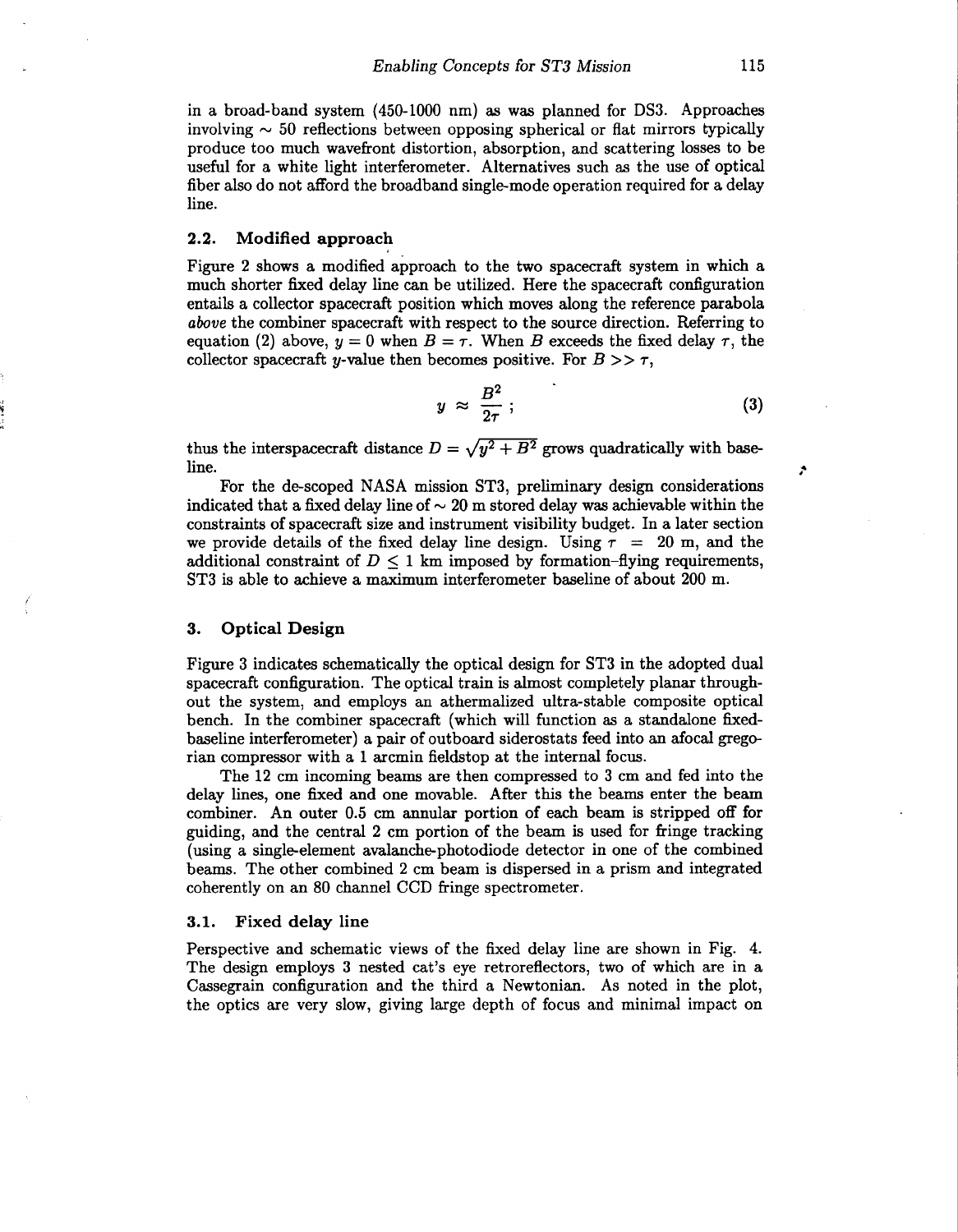<span id="page-4-0"></span>

Figure **3.** (a) Schematic optical layout of the combiner spacecraft interferometer instrument for **ST3.** (b) **A** detail of the beam-combiner sub-bench optical layout. (c) Schematic configuration geometry for **ST3** minimum baseline, **(40 m).** (d) Schematic configuration in the maximum **(200** m) baseline configuration, with 1 km spacecraft separation.